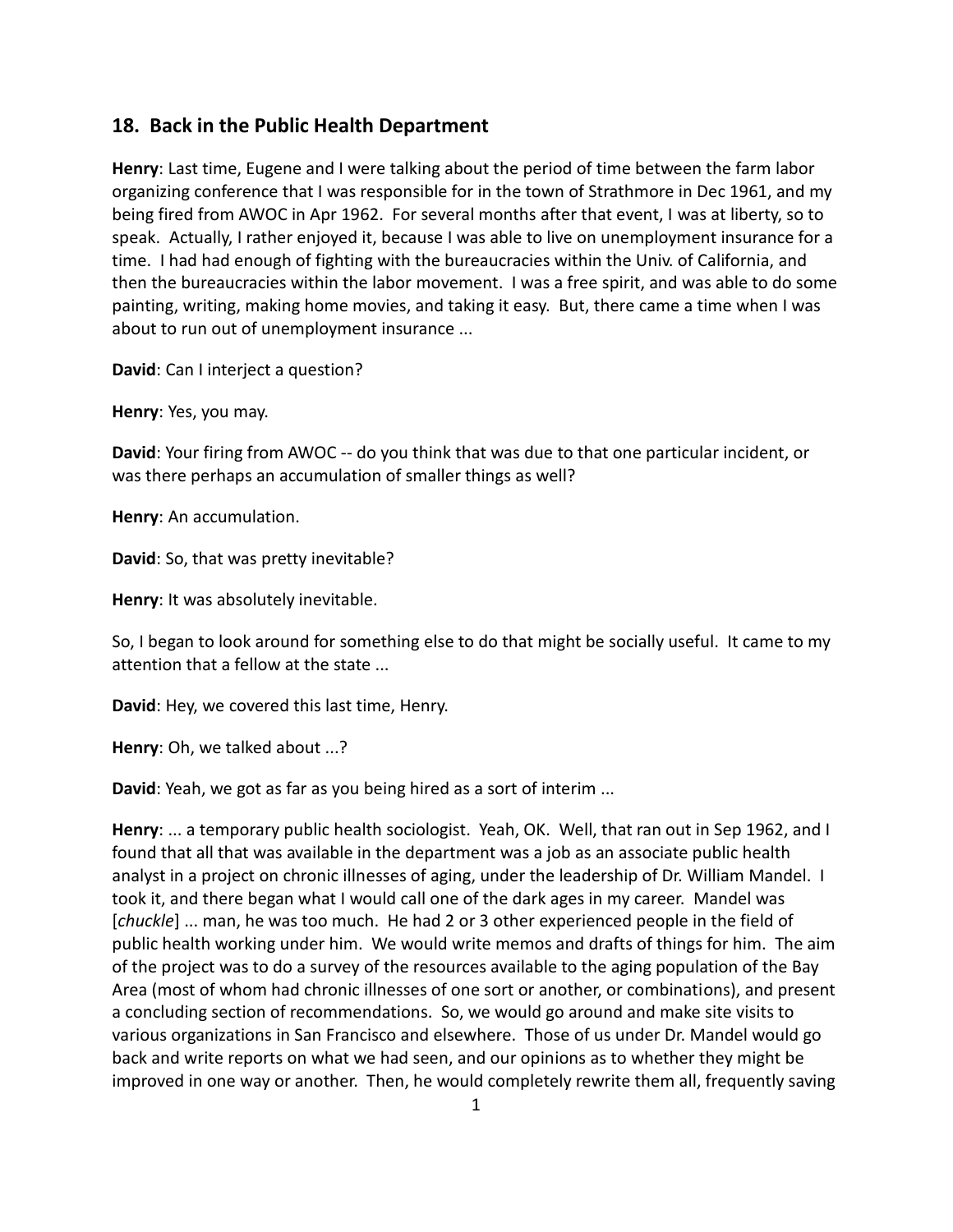not so much as a single paragraph.

So, as time went by, we all became demoralized and began to feel that it wouldn't make any difference if we just goofed off. He would always end up by doing everything himself. Well, I can't say that I didn't goof off some. I became involved in the local branch of the socialist party, and [*chuckle*] undertook to write a script for a play, which I visualized might be produced over radio station KPFA, where I had some contacts from my farm labor days. I wrote a play called "The 90-lane freeway", based on something I read in the S.F. Chronicle predicting that if the current trend of traffic on the Bayshore Freeway were to continue without some change taking place, within 20 years or so there would need to be a 90-lane freeway in order to accommodate all the traffic. I wrote this up as an absurdist drama, and showed it to a few people. They all tried to say something nice about it [*chuckle*], but I knew it was hopeless.

I tried to keep up, at a distance, with what was going on in the field of farm labor. AWOC still existed, but was devoted entirely to trying to get out the vote for Governor Pat Brown in the Nov election against Richard Nixon. It had nothing to do with farm workers. They still had Norman Smith on the payroll, and he spent every morning down on Skid Row talking with his friends in the [*unintelligible*]. But they didn't vote, so they didn't get involved in what was really going on under the direction of Al Green. Much more importantly, as things turned out later, Cesar Chavez by this time had cut his strings to the community service organization, because it was concerned primarily with urban problems such as police brutality and voter registration. Chavez was out in the grassroots at small house meetings or organizing his independent farm workers association. In the fall, they had a convention in Fresno, at which they formalized the name of the organization, and the leadership, and they even designed a flag with a black "thunderbird" on a red background.

By the end of the year, the so-called "chronic illness in aging" project came to a merciful end and a report was issued that was written entirely by Dr. Mandel. Then the rest of us looked around for something else to do. Like the others, I went from one bureau to another within the Public Health dept. to see what they might have available. There was one guy in charge of a heart research project-- I don't recall exactly the nature of the research to be done. This guy liked the cut of my jib, so he practically offered me a job. I said "Well, I appreciate that, but in all fairness, I've made appointments to talk to several other people". I went to Dr. Breslow. If I remember the structure, Breslow was the head of the Division of Adult Health, which included the heart study, and also the chronic illness in aging study. Breslow also had under his overall aegis something called "farm labor health services". The immediate director of that division was a guy named Paul O'Rourke, whom I knew from our contacts in the farm labor days. I talked with him, and he would have been happy to have me on his staff, but he said that I should talk with his boss (Breslow), before he could make any commitment.

So I went to see Dr. Breslow, who had been on my advisory committee for the bracero study at the UC Berkeley School of Public Health. He was the only member of the advisory committee who was from outside the school -- he was from the CA State Dept. of Public Health, across the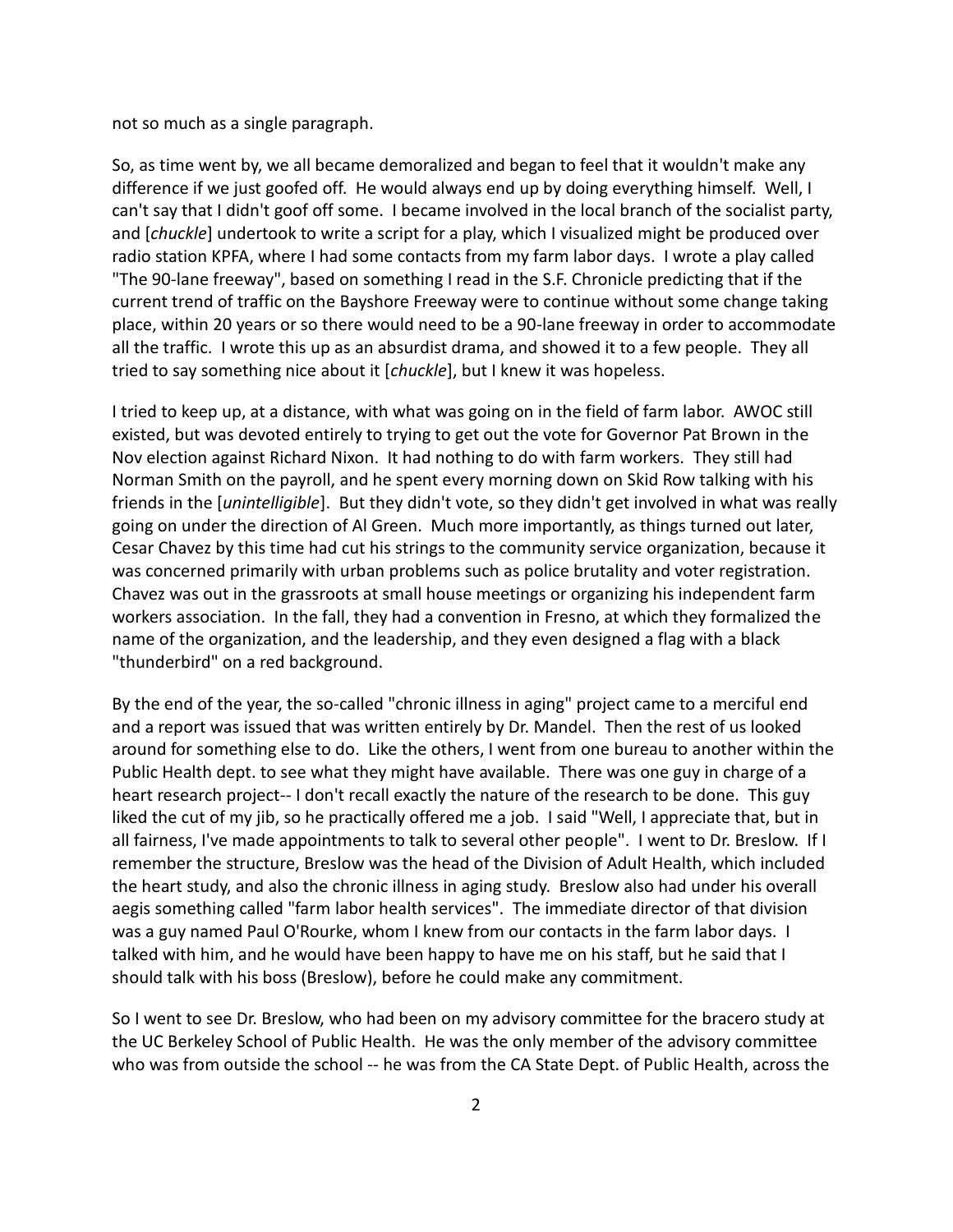street. Well, I thought that Breslow was my friend. At least as far as I knew, he had not been involved in any way in the decisions first of all to shorten the duration of my bracero study, and eventually to trash the resulting report. To my surprise and disillusionment (because I had been greatly encouraged by what I thought was Breslow's broad outlook in the field of public health - - that it was going to be almost all-inclusive, all social ills), I was quite dismayed to find that he still felt that I was intemperate, reckless, and lacking in judgment for having written the memo to the American Friends Service Committee that got me in trouble with the university. He said, in so many words, that he would not consider putting me on the staff of the farm workers health service project within his division of the state health dept., because the enemies of the farm labor movement would find about it and start sniping at his dept.

That was very disillusioning indeed. I was at the point where I was willing to go back to the Bureau of Records and Statistics where I had begun my work with the state health dept. way back in Nov 1952, and where I found it absolutely mind-deadening. The same guy was still in charge of it who had been back in those days. He had taken a dislike to me, for reasons I had never understood. He had sat for a whole year on my getting a promotion from junior public health analyst to assistant public health analyst. That was normally automatic after a 6-month probationary period, but he didn't let me have it. So, here I was asking him [*chuckle*] if he had a job for me. He said that it would be at the associate level, which was all that I could have hoped for. I said I would consider it.

I was rescued by a call to see Dr. Breslow again. Breslow didn't exactly apologize for having been rather curt during our first meeting, but he acted totally different -- very amiable -- and said he had a job for me in the field of medical care research. That was significant in two ways: (i) my degree from the School of Public Health was in "public health and medical care administration"; (ii) it reflected the fact that Breslow himself was very interested in getting the state dept. of public health more involved in studying the field of health care. In the past, there had been something close to a "firewall" between public health and medical care. If the public health dept. had dared to suggest that it had anything to do with the way medicine was practiced, it would have been taken by the American or the California Medical Association as evidence that the dept. was advocating socialized medine. So they didn't dare touch it -- they didn't dare even use the term ...

**David** (*incredulously*): So the public health dept. had to stay away from medical care?

**Henry**: Yeah, they had to [*David laughter*]. Well, they could investigate sewage disposal plants. They could give advice to pregnant women to drink orange juice, and things of that sort.

## **Eugene**: Food safety?

**Henry**: Various things they could do. They did all right in that limited area. But Breslow was always looking for ways to think outside the box and call it by different names. It seemed that he had some money to do a study in Santa Cruz County of people 65 or older, for the purpose of ascertaining how much they had to spend out of pocket for their health care. There were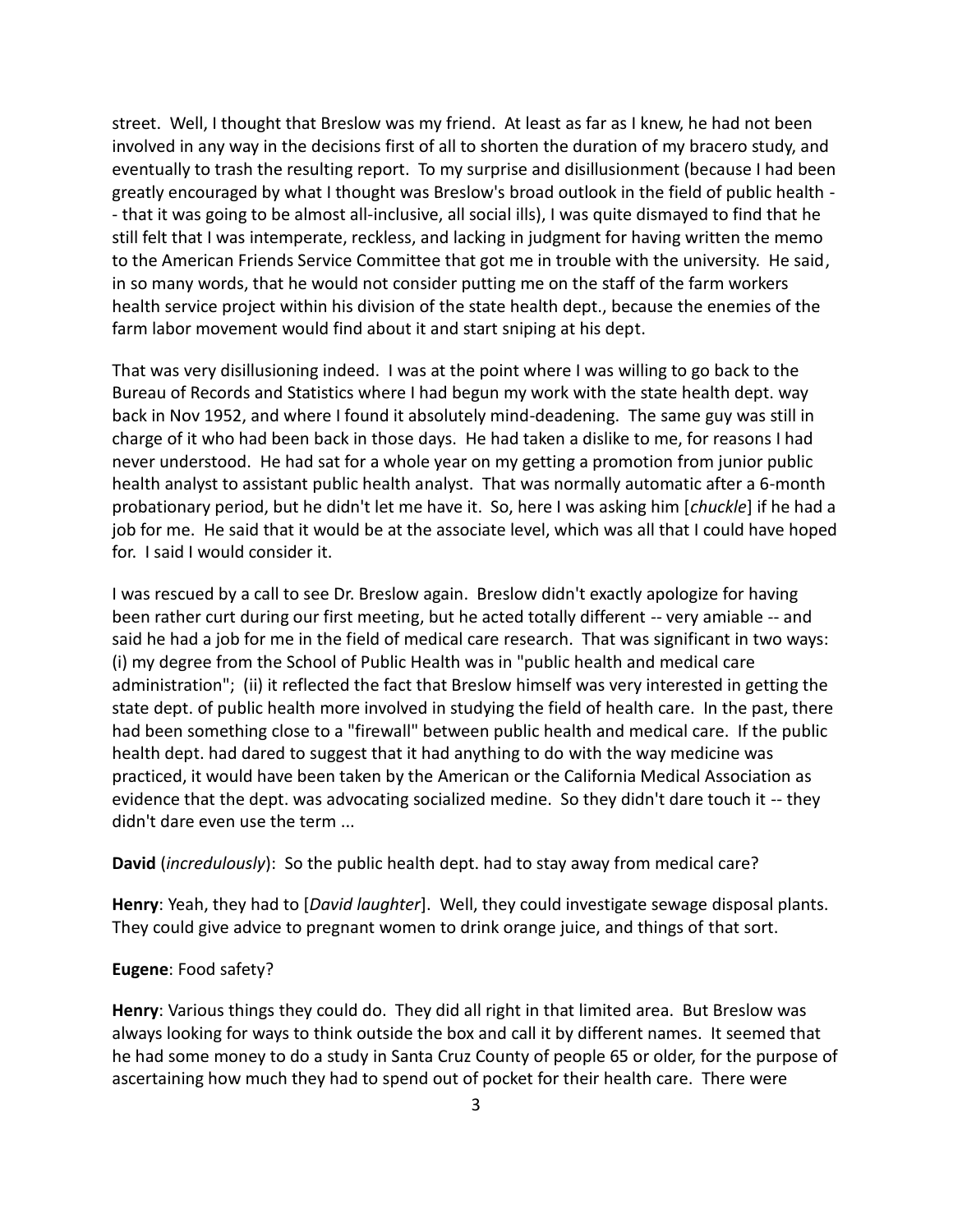various programs operated by social welfare depts. and others, whereby in theory people could go to county hospitals. The purpose of this study was to find out how much they were [*unintelligible*] paid for from other sources. There were at that time some health insurance plans available to those who could afford them, although the plans were nowhere near as extensive as they later became. A lot of people simply had to pay out of pocket, or went without health care entirely.

Anyway, the study wasn't going to address the question of whether [*chuckle*] they were dying prematurely from the fact they were having to pay out of pocket, or anything judgmental of that sort. It was supposed to be a totally objective study. It had already been started a year or two before I had this talk with Breslow, but had run out of funding. He had just obtained enough funds to finish it up. What it would consist of was me making sense out of the data that had already been collected by others, and writing up the final report.

I thought that was a worthy challenge, and I accepted the offer with pleasure. Breslow dropped a broad hint that he was working on the possibility of this leading to other studies in the field of health care -- particularly if Gov. Brown were re-elected, rather than being replaced by Richard Nixon. So, I worked on that project in Jan 1963.

**David**: They had computers back then, right?

**Henry**: They were starting to.

**David**: What form were these data in? Were they just written on paper?

**Henry**: It was a grab bag. I guess there were some official sources, from hospitals. There might have been some survey-type interviews -- standardized questionnaires -- that sort of thing.

**David**: Well, if you wanted to do something like find correlations between variables, would you have to do that manually with adding machines? Or were there computer systems that could do the statistics for you?

**Henry**: I'm not sure they were that advanced yet. I don't recall that our final report had any coefficients of correlation [*chuckle*].

As I indicated, my interest in farm labor was always in the background. Around Mar 1963, among other things, an organization in Los Angeles called the Emergency Committee to Aid Farm Workers had received a \$50,000 grant from somebody to lobby on behalf of farm workers, and specifically to lobby Congress on the subject of Public Law 78, which was the enabling legislation for the bracero program. Once again, PL 78 was coming up for revisiting by Congress. It had to be refunded every couple of years, and this was one such year. There would have to be a series of congressional hearings, and it would have to end up with both Houses voting up or down on PL 78. If it were to be voted up, how long would it be extended, how much funding would it get, etc. The Emergency Committee in Los Angeles had this money to lobby against the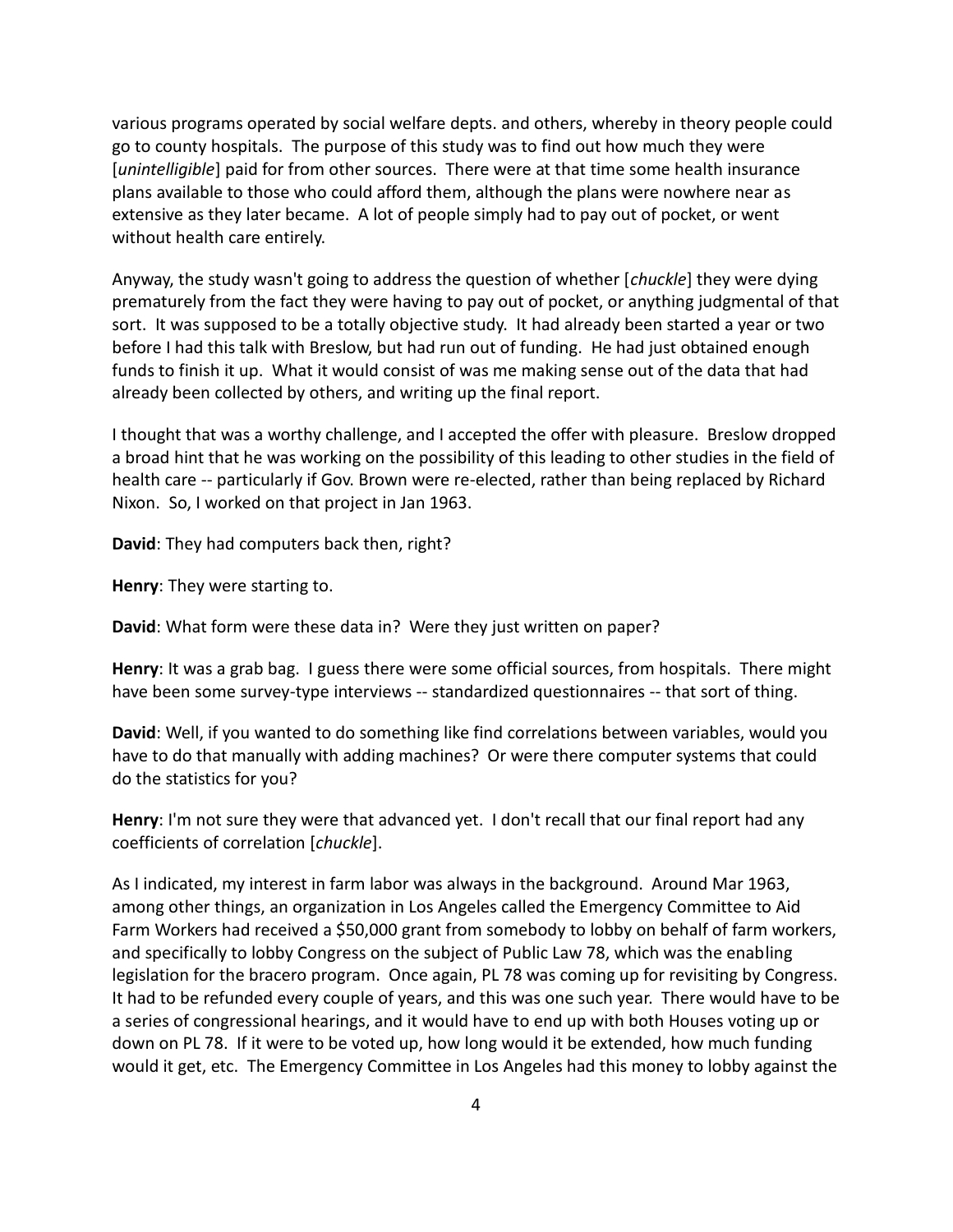## extension of PL 78.

I had thought long and deeply about the bracero program, and had jotted down some of my ideas here and there as time went by. Of course, I had written this long tome which had never seen the light of day, but I also had some shorter pieces. I had the idea of pulling my thoughts together in a booklet which would be an indictment of the bracero program. I started writing that in my spare time, besides writing the Santa Cruz report. Somehow, I worked them both in during the months of Mar and Apr 1963. By the end of Apr I had finished the monograph, which I called "Fields of Bondage", and I dated it May 01. I had a certain fondness for assigning things with significant dates. For example, I dated my big bracero study Dec 14, 1959. I guess I'm the only one who ever read it who knew that was a significant date for me [*chuckle*]. May 01 is significant for those in the labor movement. It's sometimes called "International Labor Day" and is recognized as such by every other civilized country in the world. The U.S. is the only country that has its own Labor Day, as far as I know.

"Fields of Bondage" was about 100 pages long. I was able to get it "multilithed" -- a method which is much superior to mimeographing, as you may possibly remember from those days -- or maybe you don't. It was pretty good stuff. I knew somebody who knew how to operate a multilith machine and had access to one at her job. That person was none other than my great and good friend Ellen, whom I have mentioned as being one of the reasons I was fired from AWOC, although by no means the only reason. By this time my personal relationship with Ellen was no longer as great as it had been, but we were still good friends. In short, we weren't living together. I provided the manuscript, and she turned out 150 copies of this monograph, which were bound -- with glue.

## **David**: A v

**Henry**: It was pretty good-looking ...

**David**: Where did she work exactly? A printer?

**Henry**: No, there was a publication called the "Liberal Democrat" with an office on Bancroft Way which had the equipment. The owner and operator was sympathetic to the purpose of our using the equipment at night.

I sent copies of the monograph to key people in Washington DC, particularly in the House of Representatives, where I thought was the best chance of getting PL 78 voted down. One member of the House, Jack Shelley, had been head of the California State Federation of Labor before he was elected to Congress, and later became Mayor of San Francisco. He was a good liberal Democrat. I sent him a copy of the booklet, and got a reply saying that he liked it so much that he wanted to share it with some of his colleagues, and could I send him another 2 or 3 copies? Of course, I was delighted to do so. It seemed that the House would be taking a vote later in Jun, and he felt that this booklet could sway some votes.